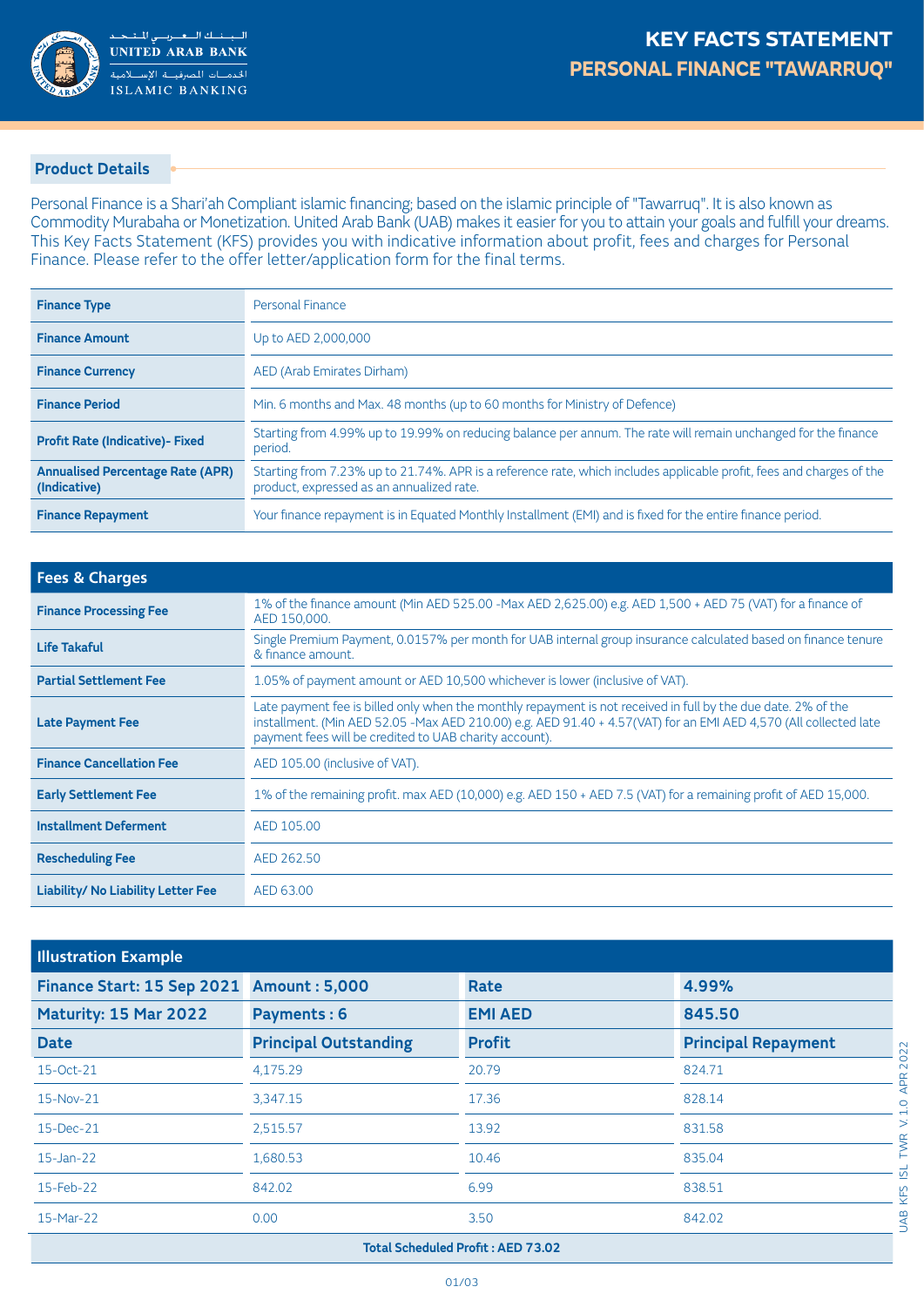

### **Product Requirements**

| <b>Life Takaful Options</b>    | Single premium policy to be assigned for option b.<br>a. UAB internal group insurance.<br>b. Others.                        |
|--------------------------------|-----------------------------------------------------------------------------------------------------------------------------|
| <b>Undated Security Cheque</b> | Undated security cheque up to 120% of personal finance.                                                                     |
| <b>Account</b>                 | UAB account with salary transfer is mandatory, except for non-salary transfer finance.                                      |
| <b>Disbursal of Funds</b>      | Disbursal of funds is subject to fulfillment of UAB requirements (e.g. credit conditions, completion of documents,<br>etc.) |

| <b>Important Terms &amp; Conditions</b>               |                                                                                                                                                                                                                                                                                                                                                                                                                                  |  |
|-------------------------------------------------------|----------------------------------------------------------------------------------------------------------------------------------------------------------------------------------------------------------------------------------------------------------------------------------------------------------------------------------------------------------------------------------------------------------------------------------|--|
| <b>Change in Contact Details /</b><br><b>Employer</b> | The personal finance is granted on basis of salary transfer to UAB. The customer should inform UAB for any change<br>in contact details, change in employment status etc                                                                                                                                                                                                                                                         |  |
| <b>Change in Terms</b>                                | UAB reserves the right to revise Terms & Conditions and Schedule of Charges. In case of any change, you will be<br>notified on your registered contact details 60 days prior to the change.                                                                                                                                                                                                                                      |  |
| <b>Third Party Disclosure</b>                         | UAB is obligated to share customer information with the designated Government Entities as per the applicable Bank<br>Terms & Conditions. In case of non payment, UAB can allocate a third party to recover the outstanding amount.                                                                                                                                                                                               |  |
| <b>Khiyar Al-Shart (Cooling off Period)</b>           | You have the right to cancel the facility by informing us in writing to info@uab.ae within 5 business days after signing<br>the application form. All applicable UAB fees will apply from the 6 <sup>th</sup> day onwards.                                                                                                                                                                                                       |  |
| <b>Processing Time</b>                                | The processing of your application leading to disbursal may take up to 10 business days from the time UAB receives<br>complete documentation. However, the finance will be processed and funds will be on hold in your account till<br>receipt of original documents, no liability letter from other Bank (applicable for buyout cases), salary transfer letter<br>and or till the first salary is credited in your UAB account. |  |

### **Additional Information**

. Personal finance is based on the Sharia'h concept of Murabaha Tawarrug.

. If you have any queries and questions, you can reach our customer service 24/7 on 800474 or info@uab.ae.

. In order to check your eligibility to apply for other UAB products, please contact a UAB sales representative or visit our website www.uab.ae.

- To obtain the best deal for you, you may check other bank offers to compare profit rates, fees & features. You can compare the other bank key fact statements when deciding on the best option that suits your needs.
- . You may cancel the finance agreement post disbursal as per applicable terms and conditions.
- . You may pay your finance facility early by informing UAB, partial and early settlement is subject to approvals and applicable fee.

. Please refer to www.uab.ae for Terms & Conditions and Schedule of Charges.

. If you are unsatisfied with our services or to report fraud/complaint/dispute, please contact our 24/7 customer service on 800474 or info@uab.ae.